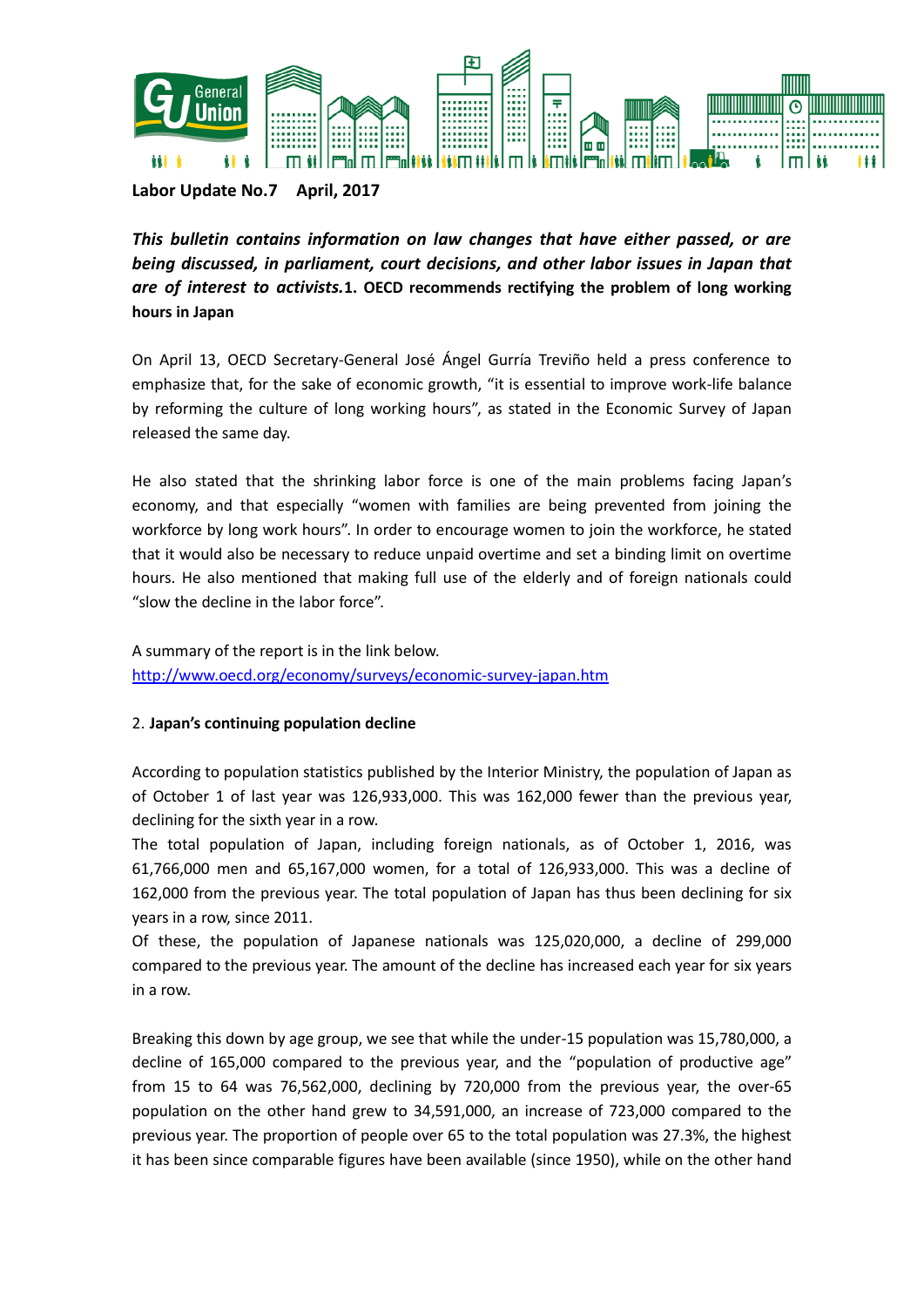the proportion of people under 15 was 12.4%, the lowest it has ever been. There has been no brake on the progressively declining birthrate and aging population.

Looking at the rate of change by prefecture, the population declined in 40 prefectures. The prefecture with the greatest rate of decline was Akita with 1.30%, followed by Aomori with 1.13%, Kochi with 1.00%, etc. Seven prefectures saw an increase in population. The prefecture with the highest increase was Tokyo with 0.80%, followed by Okinawa with 0.40%, Saitama and Aichi both with 0.32%, etc.

Population Estimates (Definitive Values for October of Heisei 28 (2016); Approximate Values for March of Heisei 29) Published by Statistics Bureau, Ministry of Internal Affairs and Communications In Japanese: <http://www.stat.go.jp/data/jinsui/pdf/201703.pdf>

## **3. Shortage of 80,000 nursing-care staff in 2020; "zero quitting" will be difficult to achieve**

The Ministry of Health, welfare and Labor announced on April 14 that, as of their provisional estimate, the number of nursing-care staff will be 80,000 short in 2020, admitting that the Abe administration will have difficulty in attaining their aimed-for goal of "zero family-care quitting until the early 2020s". [translator's note: this refers to workers having to quit a job in order to take care of aged family members]

100,000 people a year quit their jobs in order to take care of a family member. Approximately 15,000 of these are estimated to quit because of being unable to receive care services. The government says they will make this number zero, and are attempting to ensure there will be enough nursing-care staff. There is a shortage of 250,000 according to the estimate of January last year.

However, even if the numbers of staff increase by 80,000 per year, the average of the five years up to 2015, by 2020 there will still be a shortage of 80,000. In the final two years up to 2015, the rate of increase slowed to 60,000 per year. Competition with other industries for personnel has also intensified.

## **4. State of progress on measures to legislate the "Work-Style Reform Action Plan"**

In regard to the "Work-Style Reform Action Plan" decided on by the "Conference on Realizing Work-Style Reform" [translator's note: these names were translated differently in a previous update. I now think the versions here are better translations], deliberations began with the "Labor Policy Council" meeting on April 7, 2017. As of now, the government aims to introduce legislation at the 2017 Autumn Special Session of the Diet.

Moreover, the laws that will be subject to change as of now are:

(1) the Labor Standards Act.

(2) the Dispatch Act (Act for Securing the Proper Operation of Worker Dispatching Undertakings and Improved Working Conditions for Dispatched Workers)

(3) the Labor Contract Act

(4) the Part-Time Work Act (Act on Improvement of Employment Management, etc. for